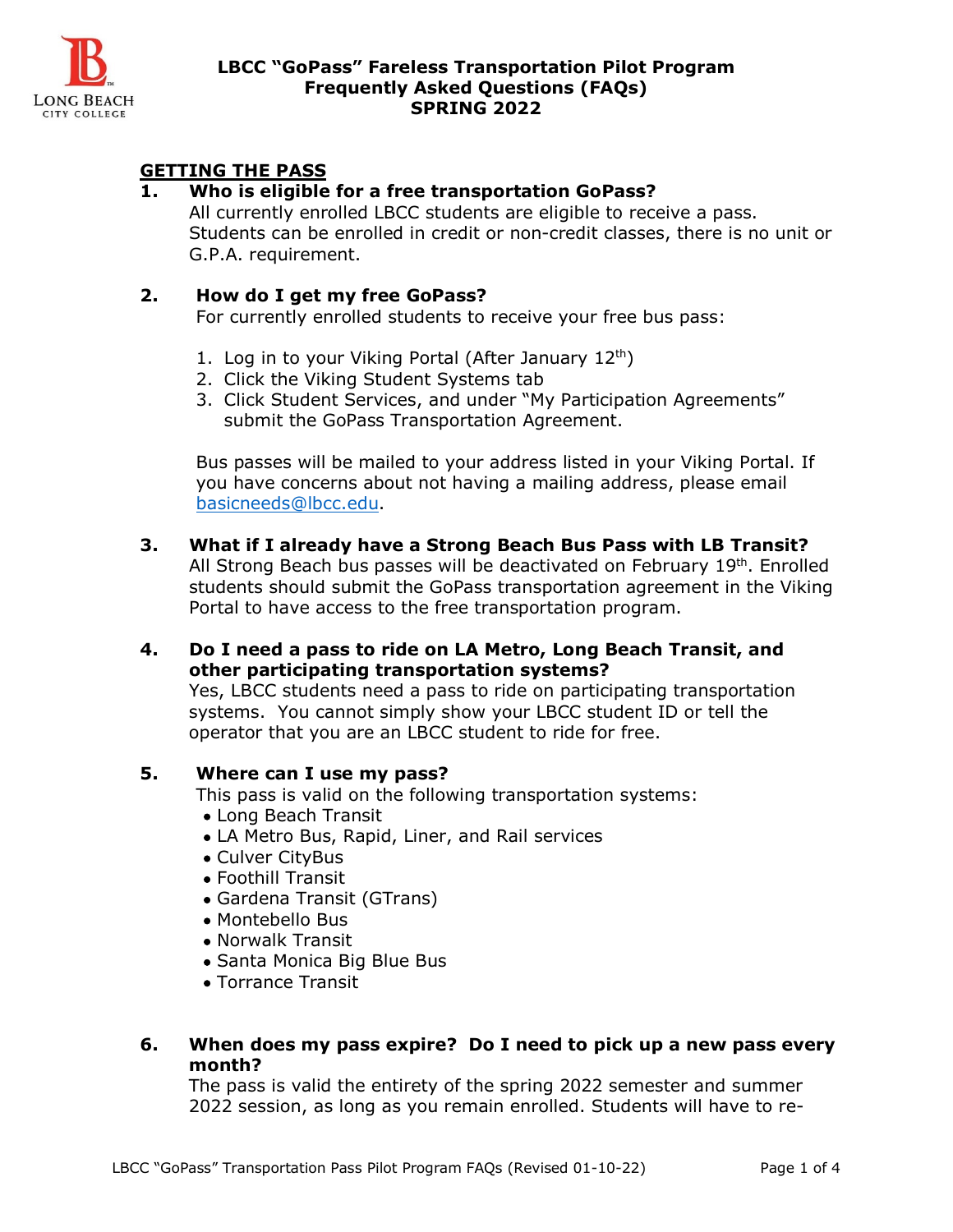

#### **LBCC "GoPass" Fareless Transportation Pilot Program Frequently Asked Questions (FAQs) SPRING 2022**

submit transit agreements to verify enrollment every Fall and Spring terms.

**7. I received the e-mail in January 2022 letting me know that I am eligible for a free pass, but never responded. Now that it's later in the semester, can I still get a free pass?**

Yes, you may get a free pass until the end of the spring 2022 semester on June 9, 2022.

- **8. What do I do if I lose my pass?** Please contact the Cashier's office via e-mail at [cashier\\_office@lbcc.edu.](mailto:cashier_office@lbcc.edu)
- **9. What do I do if my pass doesn't work when I try to use it?** Please contact the Cashier's office at [cashier\\_office@lbcc.edu.](mailto:cashier_office@lbcc.edu)
- **10. Who do I call if I have questions about my pass?** Please email the Basic Needs Office at basicneeds@lbcc.edu.
- **11. Will the free LBCC Viking Shuttle still run between LAC and PCC?** Yes, the Viking Shuttle will run in spring 2022. For more information about the Viking shuttle schedule go to the [website.](https://www.lbcc.edu/post/transportation)
- **12. Why is LBCC providing free bus passes to eligible students?** LBCC is committed to student success, and we recognize that sometimes getting to class is a barrier, particularly for students who do not have reliable transportation to and from campus. LBCC also is invested in efforts to improve sustainability and is proud to support ridership on Long Beach Transit's fleet of low emissions, alternative-fuel vehicles. Thus, the bus pass pilot program launched for full-time students in fall 2019 with Long Beach Transit and was expanded in spring 2022 to include all enrolled students and several additional regional transportation agencies.

## **USING THE PASS**

## **13. Where and when can I ride using the pass?**

The pass is valid anytime the participating transportation agencies are in operation and on any regularly scheduled route. (See #3 above.)

**14. Which Long Beach Transit bus routes stop by LAC and PCC?** Please check [www.ridelbt.com](http://www.ridelbt.com/) for the most current information on schedules. ZAP-176 is part of Long Beach Transit's regular service and runs between Technology Park/Villages at Cabrillo via Pacific Coast Highway, linking the Liberal Arts Campus and Pacific Coast Campus as well as the Long Beach Airport and the Metro Blue Line. Route 176 is a "ZAP" service that has fewer stops, resulting in faster travel times.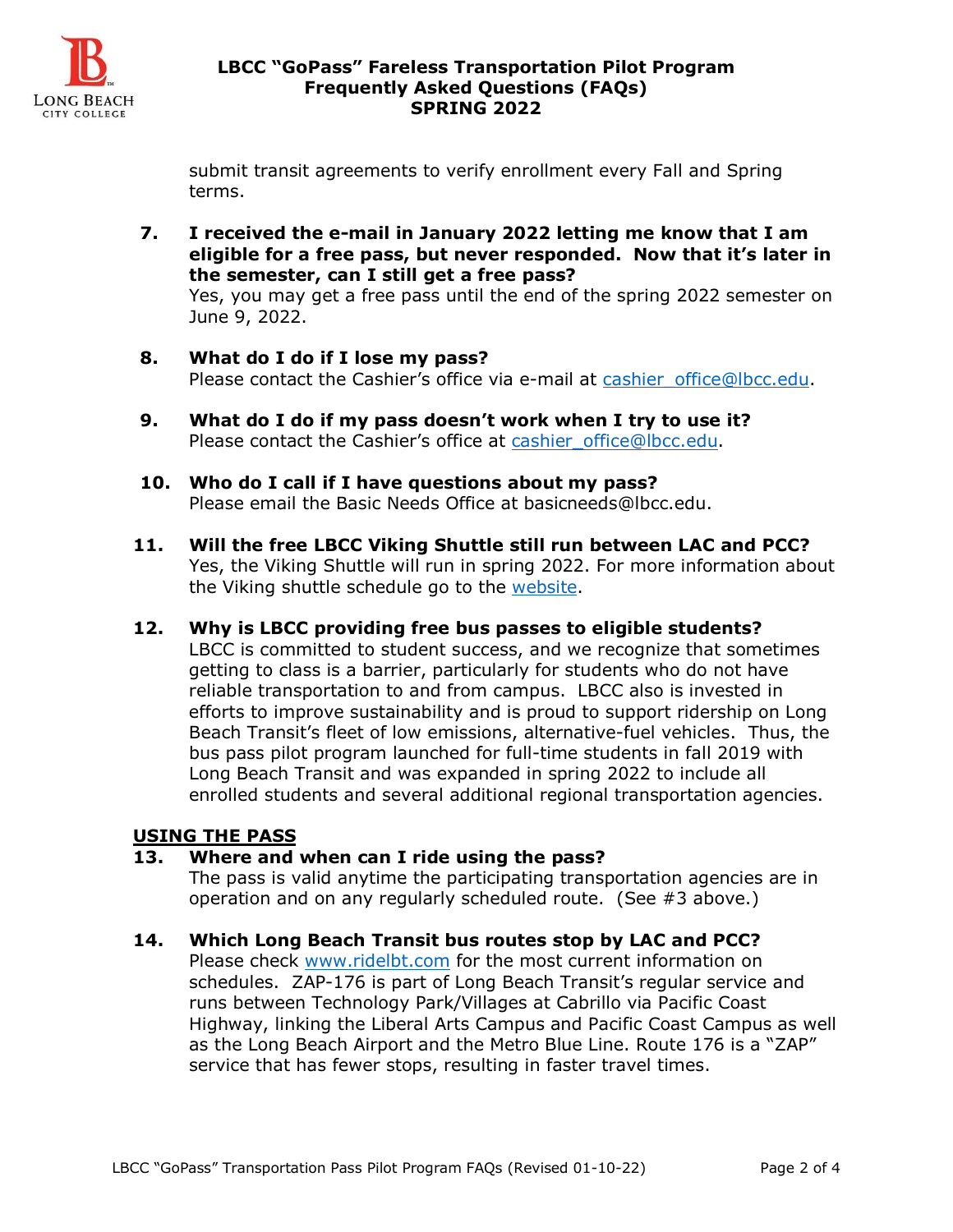

#### **LBCC "GoPass" Fareless Transportation Pilot Program Frequently Asked Questions (FAQs) SPRING 2022**

Other Long Beach Transit routes with stops near LAC are 93, 101, 103, and 112. Routes with stops near PCC are 71, 72, 171, 172, 173, and 174.

#### **15. How can I find out about riding on LA Metro?**

Visit [www.metro.net/gopass](http://www.metro.net/gopass) to access information about the GoPass program and LA Metro trains and buses.

#### **16. I've never ridden the bus before. How do I do it?**

Once you have found the route that will take you where you want to go and the time that the next bus arrives on [ridelbt.com,](https://ridelbt.com/) the LBT app, or a mapping app such as Google maps, wait at the nearest bus stop. Signs on the top front of the bus above the windshield tell you the number, the major streets the bus runs on, and the final destination of the bus. Read these signs to be sure you board the right bus. If you're not sure, just ask the driver.

When you see your bus approach, please stand near the bus stop sign. This lets your driver know you want to catch the bus. It's a good idea to make note of the vehicle number of the bus – it's the painted number on the outside and inside. That number may come in handy if you need to report something about your trip.

Enter the bus through the designated door. At this time, Long Beach Transit is directing riders to rear doors. Please be sure to have your student ID card with the TAP sticker or TAP card with you as you board. After you TAP your pass, hold onto the handrails as you find a seat, as the bus may begin to move before you sit down. If you are a senior or disabled and need extra time or assistance when boarding the bus, be sure to let the driver know.

As the bus approaches your stop, signal the driver that you want off by pressing the black or yellow strips along the side of the bus next to the window. Please give drivers enough notice so that they may make smooth stops.

When getting off the bus, please exit through the rear door. Just push the yellow strip on the door and the doors will open. Carefully step off the bus onto the sidewalk.

In accordance with Title VI of the 1964 Civil Rights Act, Long Beach Transit is committed to ensuring that no person shall be excluded from the equal distribution of its services and amenities on the basis of race, color, national origin, language proficiency, or economic status.

More information is available online at [https://ridelbt.com/customer](https://ridelbt.com/customer-guide/)[guide/.](https://ridelbt.com/customer-guide/)